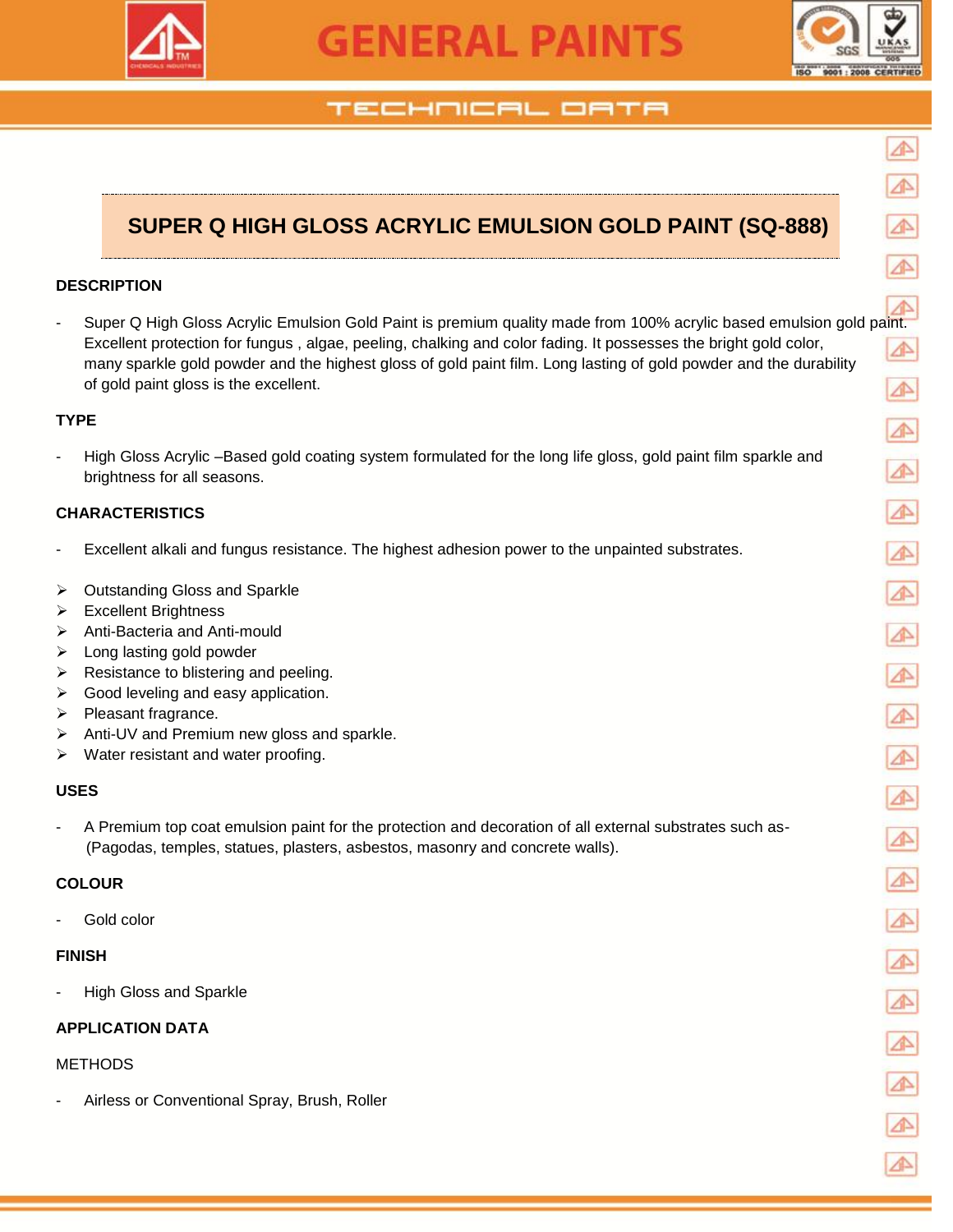



⚠

⚠

 $\triangle$ 

⚠

⚠

⚠

⚠

 $\blacktriangle$ 

 $\blacktriangle$ 

 $\blacktriangle$ 

 $\blacktriangle$ 

⚠

⚠

⚠

⚠

⚠

⚠

⚠

 $\triangle$ 

 $\blacktriangle$ 

### TECHNICAL ORTA

#### DILUTION

- Use Clean water
- 10-15% by Volume (Dilution is to improve the workability)
- 50-100% by Volume (Dilution is to improve the workability)

#### THEORATICAL COVERAGE

45-55 sq.M per US.Gal

Dry Film Thickness

30-35 microns

#### SURFACE PREPARATION

#### **New Surface**

| Masonry & Concrete | : Surface must be dry, clean & free of dirt, dust, grease or wax. Concret must be full cured and I |  |
|--------------------|----------------------------------------------------------------------------------------------------|--|
|                    | Left over 30 days before painting.                                                                 |  |
| Wood               | : Surface must be dry, clean & free of dirt, grease or wax. Sand properly with sand paper for      |  |
|                    | Maximum adhension.                                                                                 |  |
|                    |                                                                                                    |  |

#### **Old Surface**

| Masonry & Concrete | : Mechanical sand off old paint, remove un-desirable & poor adhering to the surface by proper |
|--------------------|-----------------------------------------------------------------------------------------------|
|                    | Wire brush and sand paper.                                                                    |

Wood : Surface must be dry, clean & free of dirt, dust, grease or wax. Remove all rust. Old paint with mechanical wire brush. Sand properly with sand paper for maximum adhension.

#### DRYING TIME

- Touch Dry (45-60 minutes) (at 25 um Dry Film thickness)
- Hard Dry (4 8 hour) (at 25 um Dry Film thickness)

#### OVERCOATING TIME

4-6 hrs (Depends on the surrounding temperature)

#### CLEANING

Lean all equipment immediately with water after use.

#### **GENERAL INFORMATION**

#### Viscosity

114 KU